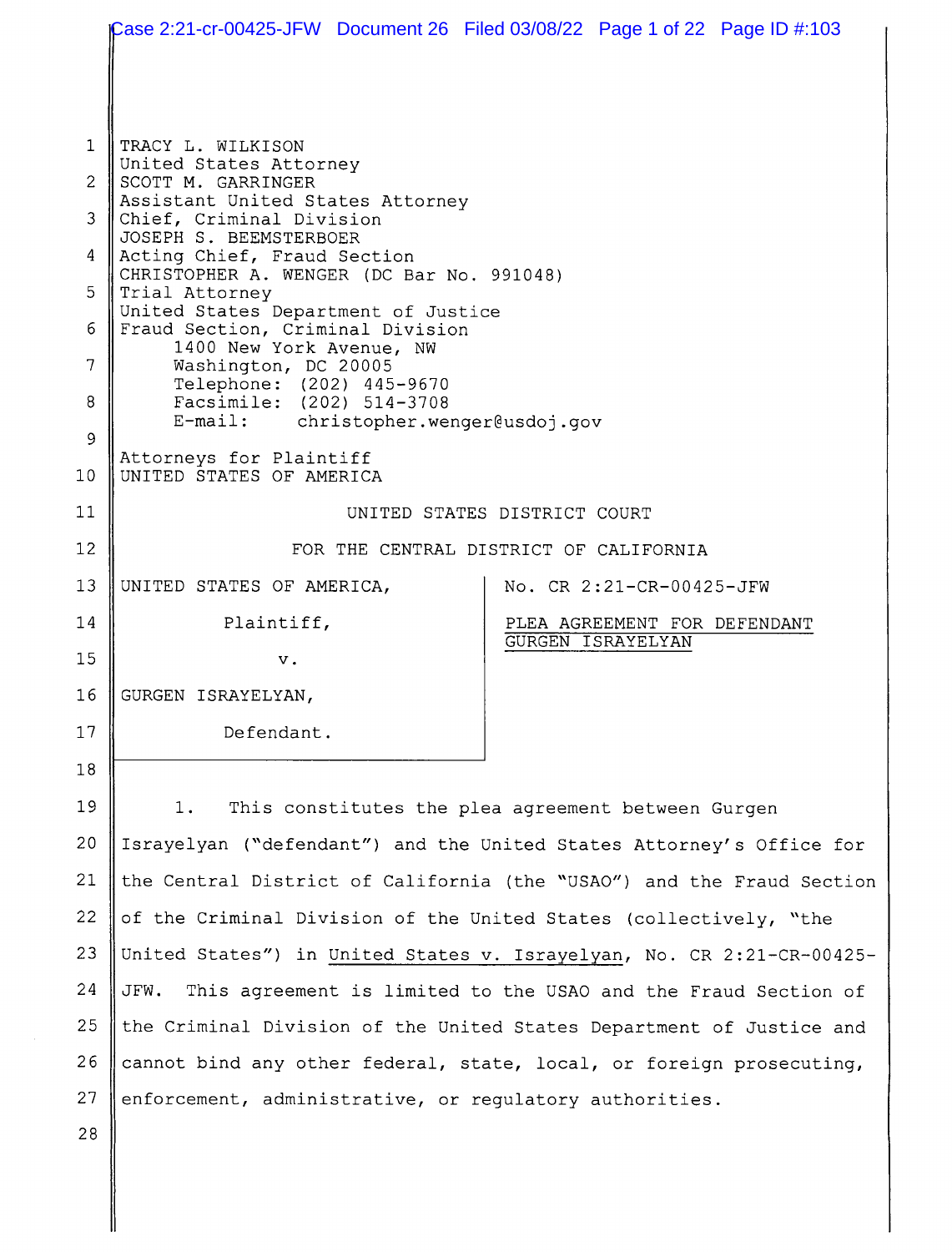DEFENDANT'S OBLIGATIONS

 $\overline{2}$ 

3

4

5

 $6\overline{6}$ 

 $\overline{7}$ 

 $2.$ 

 $\mathbf 1$ 

Defendant agrees to:

At the earliest opportunity requested by the United  $a.$ States and provided by the Court, appear and plead guilty to Counts 1, 2, and 3 of the indictment in United States v. Israyelyan, CR No. 2:21-CR-00425-JFW, which each charge defendant with theft of government property in violation of 18 U.S.C. § 641.

8

 $b.$ Not contest facts agreed to in this agreement.

9  $\mathbf{c}$ . Abide by all agreements regarding sentencing contained  $10<sup>°</sup>$ in this agreement.

 $11$ d. Appear for all court appearances, surrender as ordered for service of sentence, obey all conditions of any bond, and obey  $12<sup>2</sup>$ 13 any other ongoing court order in this matter.

 $14$ Agree that all court appearances, including e.  $15$ his change of plea hearing and sentencing hearing, may proceed by  $16$ video-teleconference ("VTC") or telephone, if VTC is not reasonably available, so long as such appearances are authorized by Order of the 17 18 Chief Judge 21-105 or another order, rule, or statute. Defendant 19 understands that, under the Constitution, the United States Code, the 20 Federal Rules of Criminal Procedure (including Rules 11, 32, and 43), he may have the right to be physically present at these hearings. 21 22 Defendant understands that right and, after consulting with counsel, 23 voluntarily agrees to waive it and to proceed remotely. Defense 24 counsel also joins in this consent, agreement, and waiver. 25 Specifically, this agreement includes, but is not limited to, the 26 following:

27 i. Defendant consents under Section 15002(b) of the 28 CARES Act to proceed with his change of plea hearing by VTC or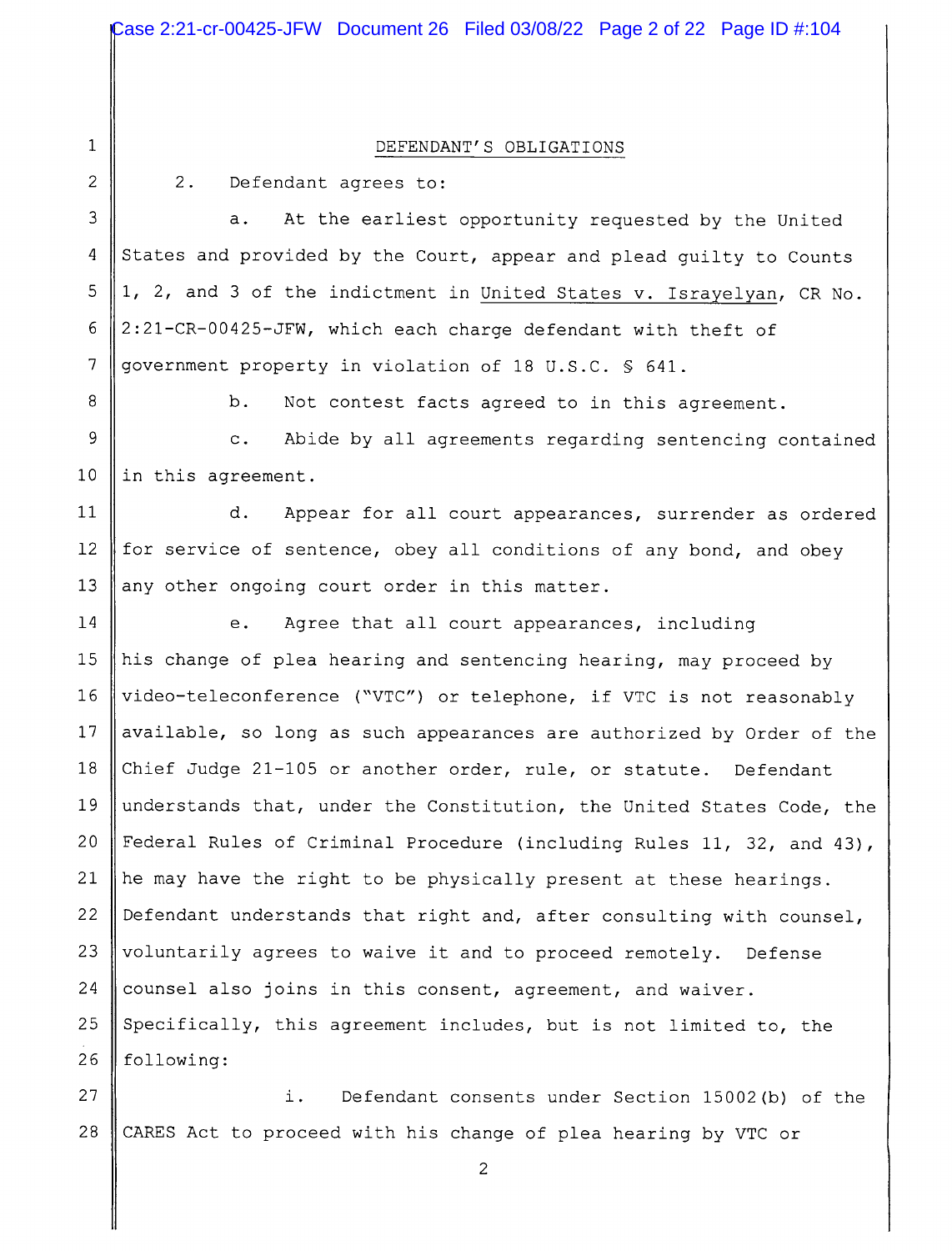$\mathbf{1}$ telephone, if VTC is not reasonably available.

 $\overline{2}$ ii. Defendant consents under Section 15002(b) of the 3 CARES Act to proceed with his sentencing hearing by VTC or telephone, if VTC is not reasonably available.  $\overline{4}$ 

5 iii. Defendant consents under 18 U.S.C. § 3148 and 6 Section 15002(b) of the CARES Act to proceed with any hearing  $\overline{7}$ regarding alleged violations of the conditions of pretrial release by 8 VTC or telephone, if VTC is not reasonably available.

9 f. Not commit any crime; however, offenses that would be  $10$ excluded for sentencing purposes under United States Sentencing Guidelines ("U.S.S.G." or "Sentencing Guidelines") § 4A1.2(c) are not  $11$  $12<sup>2</sup>$ within the scope of this agreement.

 $13$  $q<sub>1</sub>$ Be truthful at all times with the United States Probation and Pretrial Services Office and the Court.  $14$ 

15 Pay the applicable special assessments at or before  $h$ . the time of sentencing unless defendant has demonstrated a lack of  $16$  $17<sup>2</sup>$ ability to pay such assessments.

18 i. To the extent applicable, make restitution in 19 accordance with the Court's order, and not seek the discharge of any  $20$ restitution obligation, in whole or part, in any present or future 21 bankruptcy proceeding.

22 Defendant agrees that any and all criminal debt j. 23 ordered by the Court will be due in full and immediately. The 24 government is not precluded from pursuing, in excess of any payment schedule set by the Court, any and all available remedies by which to 25 26 satisfy defendant's payment of the full financial obligation, 27 including referral to the Treasury Offset Program.

3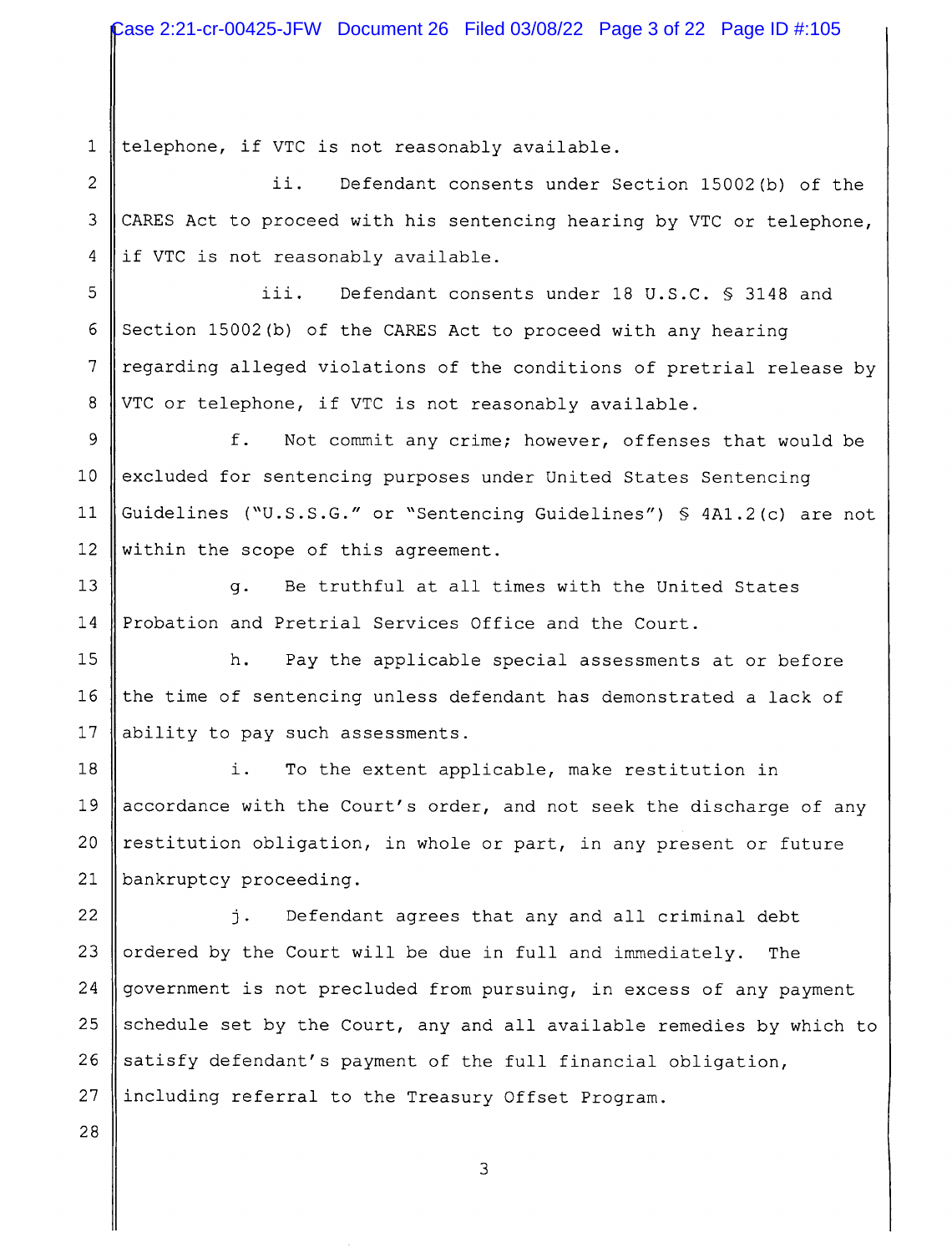$\mathbf{1}$  $\mathbf k$ . Complete the Financial Disclosure Statement on a form  $\overline{2}$ provided by the United States and, within 30 days of defendant's 3 entry of a guilty plea, deliver the signed and dated statement, along with all of the documents requested therein, to the United States by 4 either email at usacac. FinLit@usdoj.gov (preferred) or mail to the 5 USAO Financial Litigation Section at 300 North Los Angeles Street, 6 Suite 7516, Los Angeles, CA 90012. Defendant agrees that defendant's  $\overline{7}$ 8 ability to pay criminal debt shall be assessed based on the completed 9 Financial Disclosure Statement and all required supporting documents,  $10<sup>1</sup>$ as well as other relevant information relating to ability to pay.

 $11$  $\mathbf{1}$ . Authorize the United States to obtain a credit report  $12$ upon returning a signed copy of this plea agreement.

 $13$  $m<sub>z</sub>$ Consent to the United States inspecting and copying all of defendant's financial documents and financial information held  $14$ 15 by the United States Probation and Pretrial Services Office.

16 Defendant understands and acknowledges that as a n.  $17$ result of pleading guilty pursuant to this agreement, defendant will 18 be excluded from Medicare, Medicaid, and all Federal health care 19 programs. Defendant agrees to complete and execute all necessary  $20$ documents provided by the United States Department of Health and Human Services, or any other department or agency of the federal 21 22 government, to effectuate this exclusion within 60 days of receiving 23 the documents. This exclusion will not affect defendant's right to 24 apply for and receive benefits as a beneficiary under any Federal 25 health care program, including Medicare and Medicaid.

## 26

27

28

 $3.$ The United States agrees to:

> Not contest facts agreed to in this agreement.  $a.$

THE UNITED STATES' OBLIGATIONS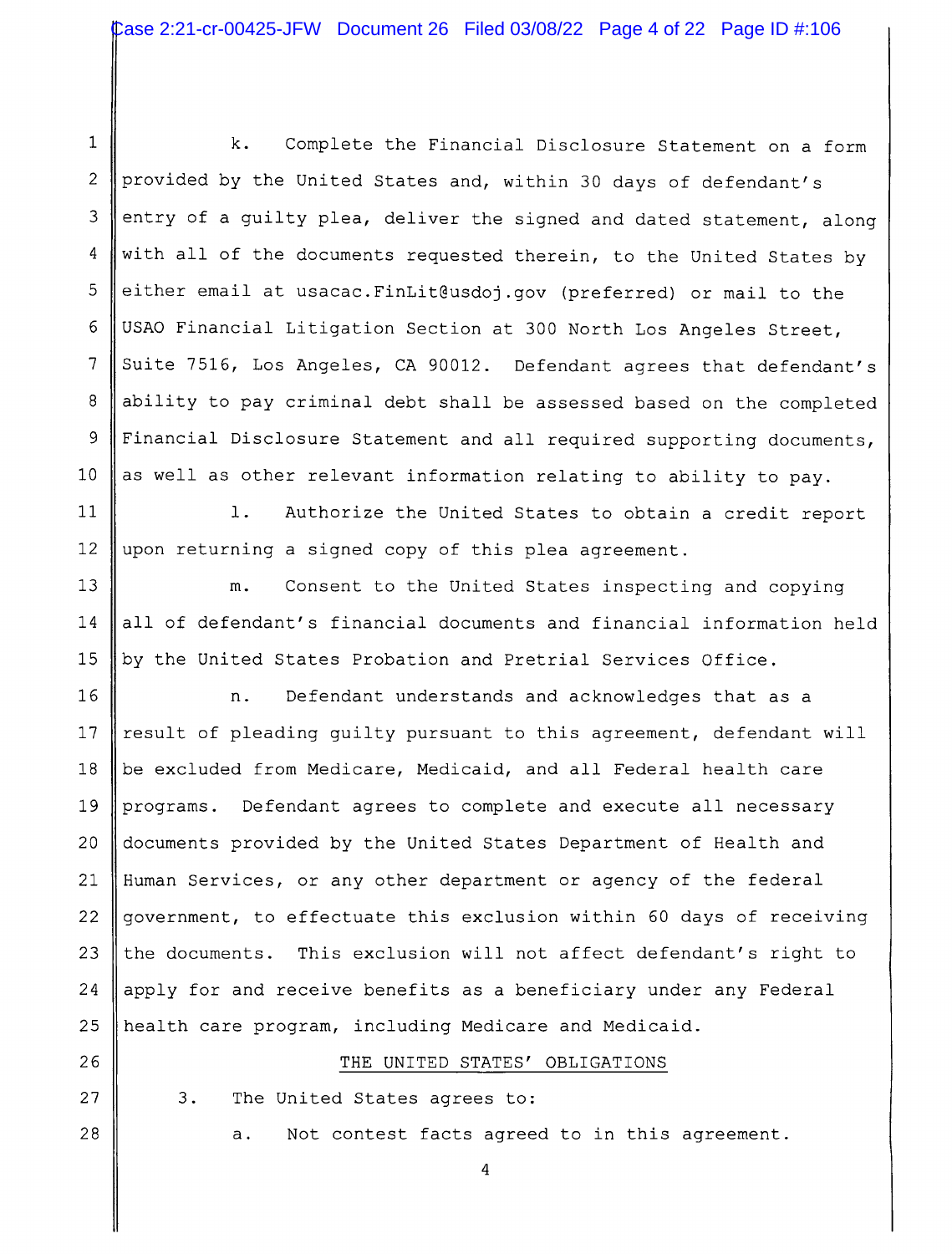$1\,$ 2

 $b.$ Abide by all agreements regarding sentencing contained in this agreement.

3 At the time of sentencing, provided that defendant  $\mathbf{c}$ . demonstrates an acceptance of responsibility for the offenses up to  $\overline{4}$ 5 and including the time of sentencing, recommend a two-level reduction 6 in the applicable Sentencing Guidelines offense level, pursuant to  $7\overline{ }$ U.S.S.G. § 3E1.1, and recommend and, if necessary, move for an 8 additional one-level reduction if available under that section.

 $\overline{9}$ d. Not seek a sentence of imprisonment above the high end  $10$ of, and make no recommendation as to the point within the applicable  $11$ Sentencing Guidelines range at which a term of imprisonment should be selected.  $12$ 

 $13$ Except for criminal tax violations (including  $e$ .  $14$ conspiracy to commit such violations chargeable under 18 U.S.C. 15 \$ 371), not further criminally prosecute defendant for violations of 18 U.S.C. § 1343 or other applicable offenses arising out of 16  $17$ defendant's conduct described in the agreed-to factual basis set forth in paragraph 11 below regarding defendant's submission of five  $18$ loan applications to the U.S. Small Business Administration on behalf 19 20 of Saint Christopher Hospice, Inc., GMG Holdings LLC, Double G 21 Ventures LLC, One Touch Assistants LLC, and G.I. Construction Group 22 that contained numerous material misrepresentations. Defendant 23 understands that the United States is free to criminally prosecute 24 defendant for any other unlawful past conduct or any unlawful conduct that occurs after the date of this agreement. Defendant agrees that 25 26 at the time of sentencing the Court may consider the uncharged 27 conduct in determining the applicable Sentencing Guidelines range, 28 the propriety and extent of any departure from that range, and the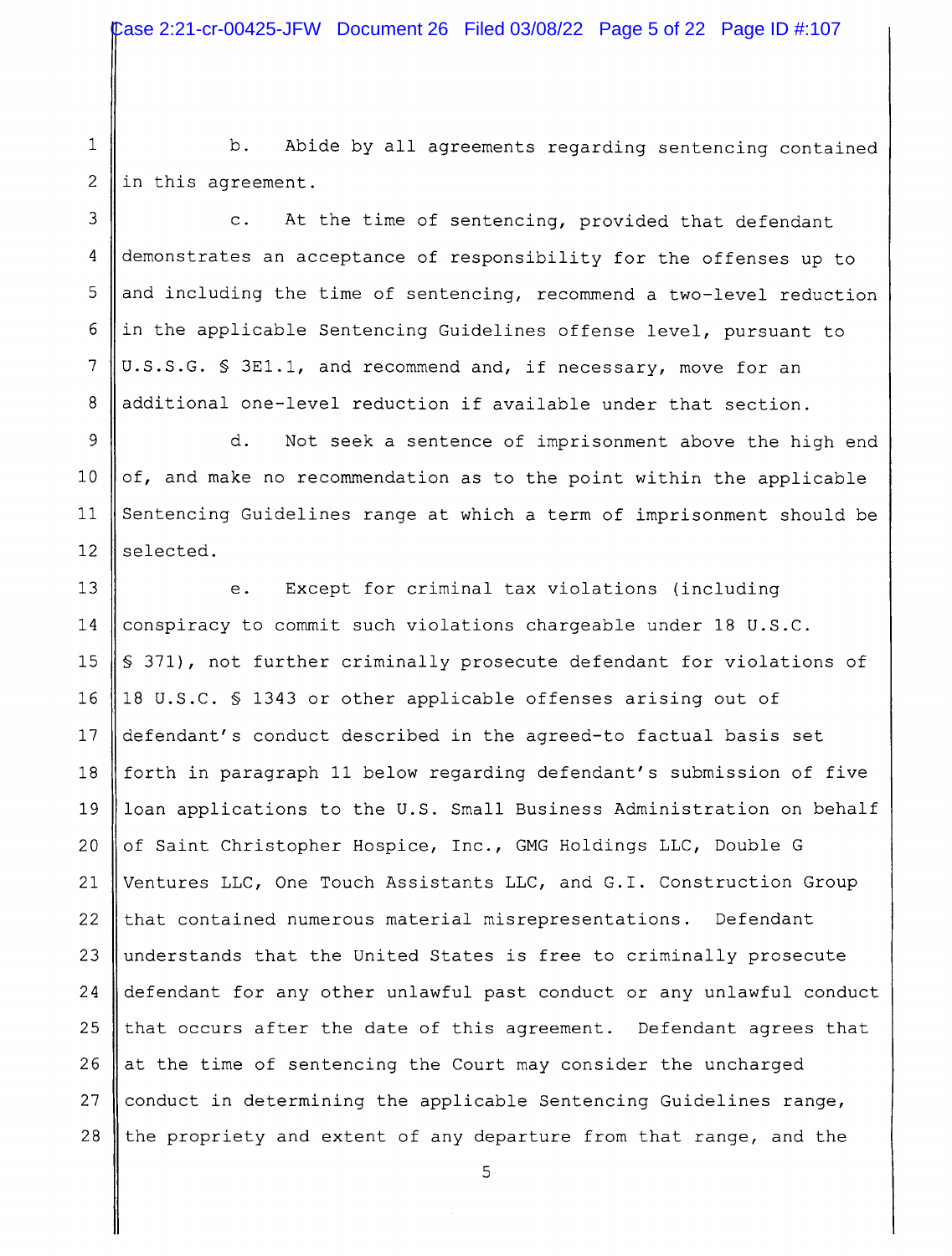sentence to be imposed after consideration of the Sentencing  $\mathbf{1}$ Guidelines and all other relevant factors under 18 U.S.C. § 3553(a). 2

3

 $12$ 

## NATURE OF THE OFFENSES

4 4. Defendant understands that for defendant to be quilty of 5 the crimes charged in Counts 1, 2, and 3, that is, theft of 6 government property, in violation of Title 18, United States Code, 7 Section U.S.C. § 641, the following must be true: (a) the defendant 8 knowingly converted to defendant's use, or converted to the use of another, money with the intention of depriving the owner of the use 9  $10$ or benefit of the money; (b) the money belonged to the United States;  $11$ and (c) the value of the money was more than \$1,000.

## PENALTIES AND RESTITUTION

 $5.$ 13 Defendant understands that the statutory maximum sentence 14 that the Court can impose for each violation of 18 U.S.C. § 641 as 15 charged in Counts 1, 2, and 3 is: 10 years' imprisonment; a 3-year 16 period of supervised release; a fine of \$250,000 or twice the gross 17 gain or gross loss resulting from the offense, whichever is greatest; 18 and a mandatory special assessment of \$100.

19 6. Defendant understands, therefore, that the total maximum 20 sentence for all offenses to which defendant is pleading quilty is: 30 years' imprisonment; a 3-year period of supervised release; a fine 21 22 of \$750,000 or twice the gross gain or gross loss resulting from the 23 offenses, whichever is greatest; and a mandatory special assessment of \$300. 24

25  $7.$ Defendant understands that defendant will be required to 26 pay full restitution to the victims of the offenses to which 27 defendant is pleading guilty. Defendant agrees that, in return for 28 the United States' compliance with its obligations under this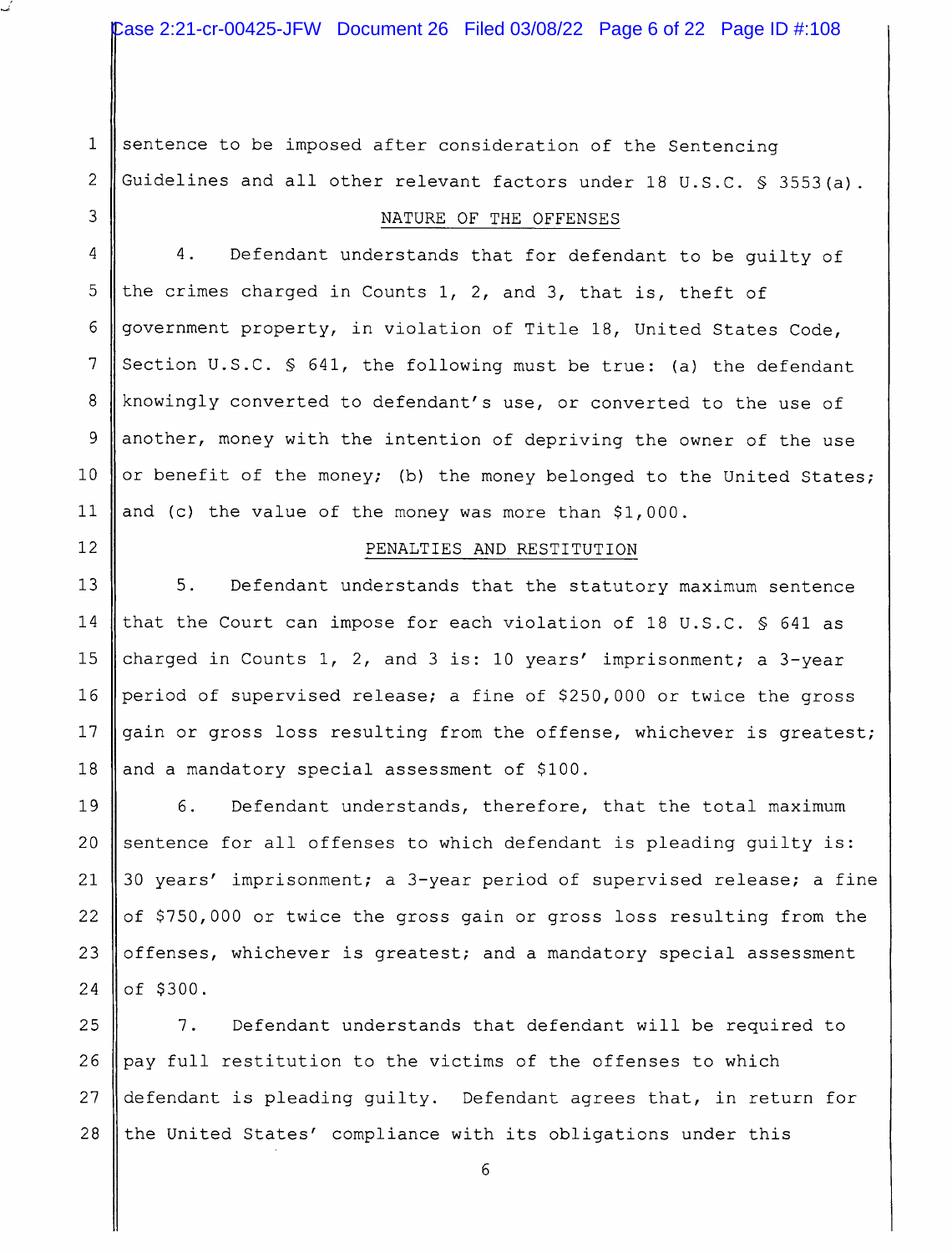$\mathbf{1}$ agreement, the Court may order restitution to persons other than the  $\overline{2}$ victims of the offenses to which defendant is pleading guilty and in 3 amounts greater than those alleged in the counts to which defendant  $\overline{4}$ is pleading guilty. In particular, defendant agrees that the Court may order restitution to any victim of any of the following for any 5 losses suffered by that victim as a result: (a) any relevant conduct, 6 7 as defined in U.S.S.G. § 1B1.3, in connection with the offenses to 8 which defendant is pleading quilty; and (b) any charges not 9 prosecuted pursuant to this agreement as well as all relevant  $10$ conduct, as defined in U.S.S.G. § 1B1.3, in connection with those  $11$ charges. The parties currently believe that the applicable amount of  $12$ restitution is approximately \$517,262, which includes relevant 13 conduct and uncharged conduct, but recognize and agree that this 14 amount could change based on facts that come to the attention of the 15 parties prior to sentencing.

16  $8.$ Defendant understands that supervised release is a period  $17$ of time following imprisonment during which defendant will be subject 18 to various restrictions and requirements. Defendant understands that if defendant violates one or more of the conditions of any supervised 19 release imposed, defendant may be returned to prison for all or part 20 of the term of supervised release authorized by statute for the 21 22 offense that resulted in the term of supervised release, which could 23 result in defendant serving a total term of imprisonment greater than 24 the statutory maximum stated above.

25 9. Defendant understands that, by pleading guilty, defendant may be giving up valuable government benefits and valuable civic 26 27 rights, such as the right to vote, the right to possess a firearm, 28 the right to hold office, and the right to serve on a jury. Defendant

 $\overline{7}$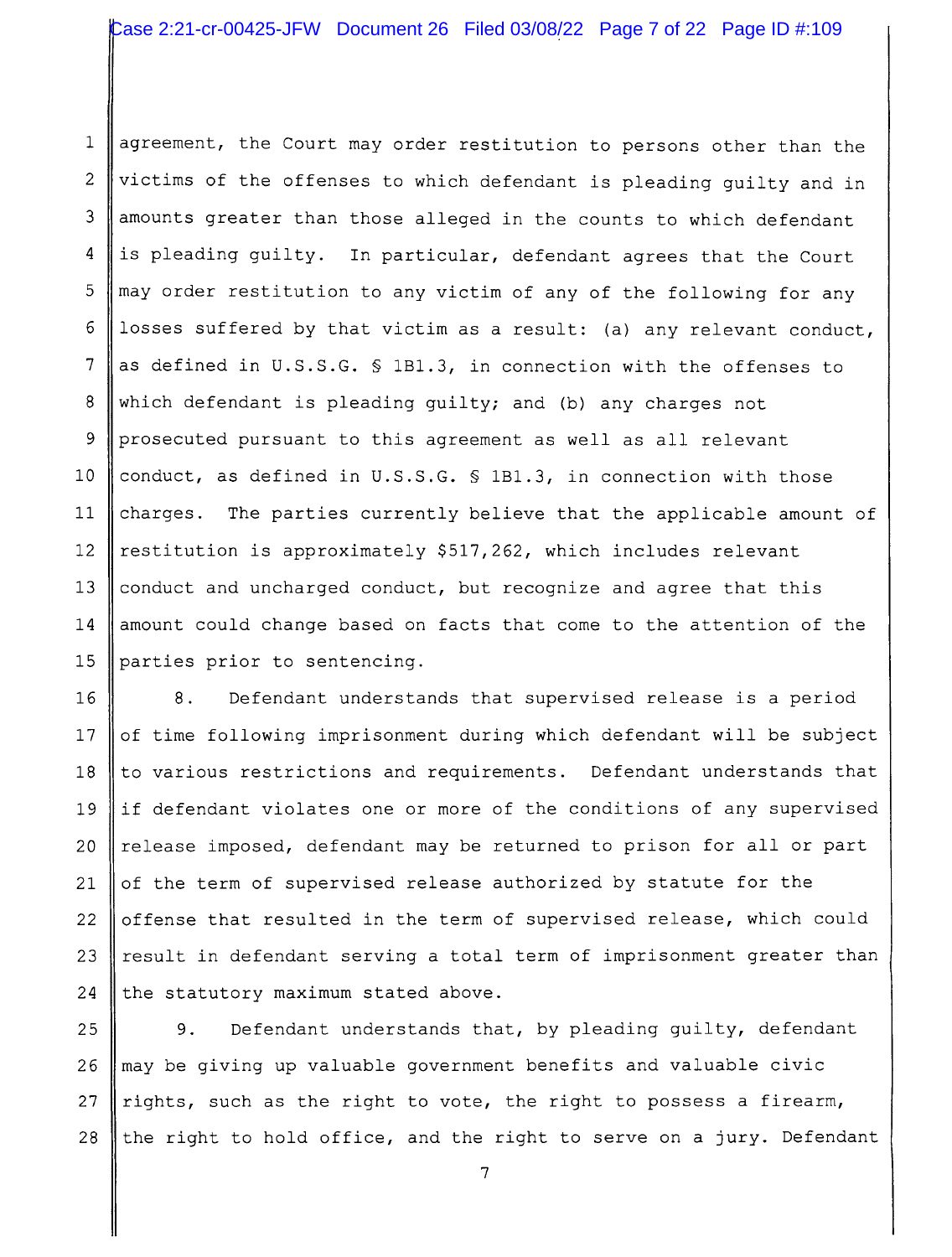understands that he is pleading guilty to a felony and that it is a  $\mathbf{1}$ 2 federal crime for a convicted felon to possess a firearm or 3 ammunition. Defendant understands that the convictions in this case 4 may also subject defendant to various other collateral consequences, 5 including but not limited to mandatory exclusion from providing services paid for under a federal health care benefit program for a 6  $\overline{7}$ minimum of five years, revocation of probation, parole, or supervised 8 release in another case, and suspension or revocation of a  $\overline{9}$ professional license. Defendant understands that unanticipated  $10$ collateral consequences will not serve as grounds to withdraw  $11$ defendant's quilty pleas.

 $12$ 10. Defendant understands that, if defendant is not a United 13 States citizen, the felony convictions in this case may subject 14 defendant to: removal, also known as deportation, which may, under  $15$ some circumstances, be mandatory; denial of citizenship; and denial 16 of admission to the United States in the future. The Court cannot, 17 and defendant's attorneys also may not be able to, advise defendant 18 fully regarding the immigration consequences of the felony 19 convictions in this case. Defendant understands that unexpected 20 immigration consequences will not serve as grounds to withdraw 21 defendant's guilty pleas.

## FACTUAL BASIS

22

23 Defendant admits that defendant is, in fact, guilty of the 11. 24 offenses to which defendant is agreeing to plead quilty. Defendant 25 and the United States agree to the statement of facts provided below 26 and agree that this statement of facts is sufficient to support pleas of guilty to the charges described in this agreement and to establish 27 28 the Sentencing Guidelines factors set forth in paragraph 13 below but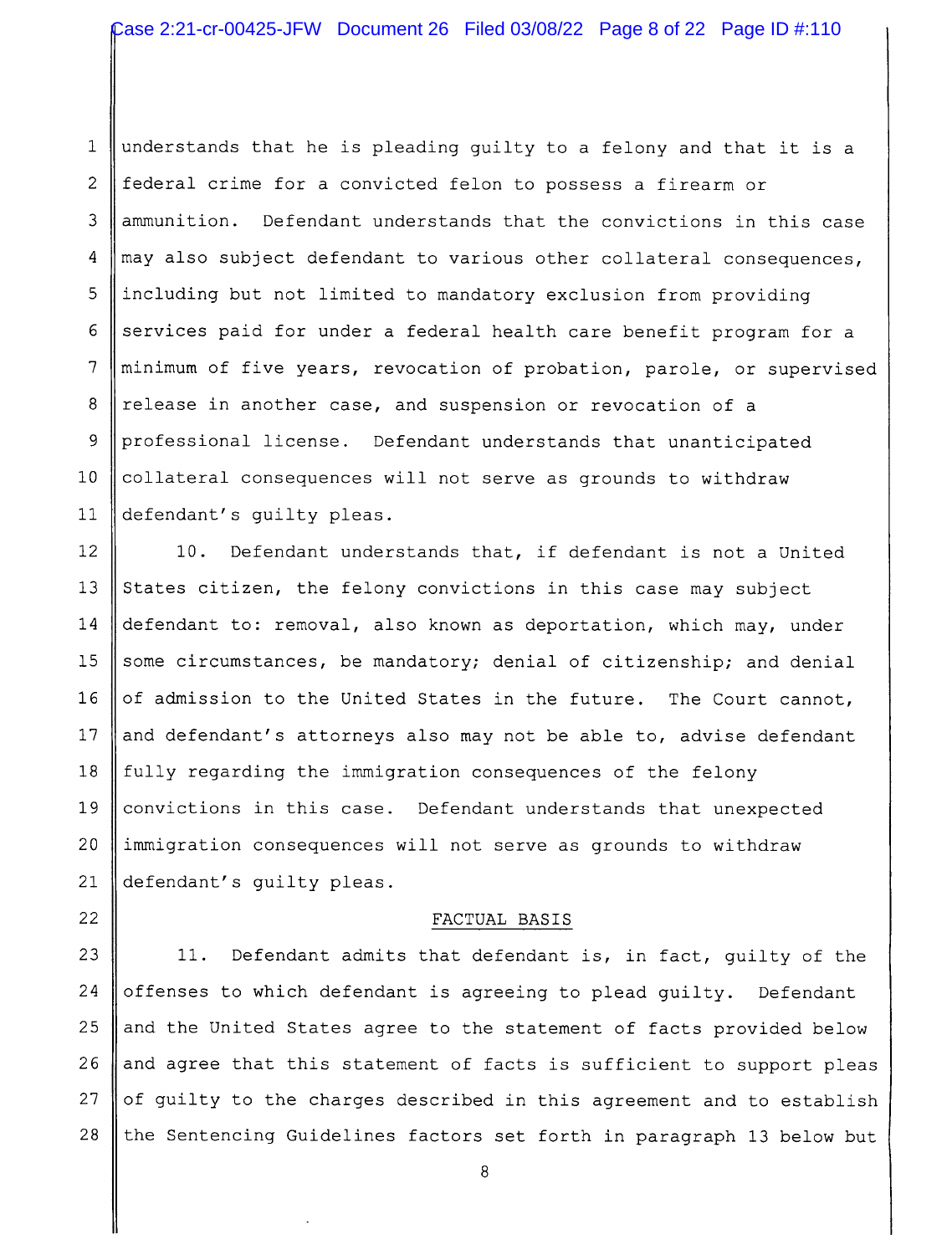$\mathbf{1}$ is not meant to be a complete recitation of all facts relevant to the underlying criminal conduct or all facts known to either party that  $\overline{2}$ 3 relate to that conduct.

4 At all times relevant to the Indictment, the United States 5 Department of Health and Human Services ("HHS"), through its agency, the Health Resources and Services Administration ("HRSA"), oversaw 6  $\overline{7}$ and administered the Provider Relief Fund. Pursuant to the Provider 8 Relief Fund, HRSA distributed federal funds appropriated under the 9 Coronavirus Aid, Relief, and Economic Security ("CARES") Act to help  $10$ health care providers that were financially impacted by COVID-19, as  $11$ well as to provide care to patients who were suffering from COVID-19 and compensate providers for the cost of that care. 12

 $13$ In order to rapidly provide funding during the pandemic, HRSA automatically distributed Provider Relief Fund payments to providers 14 15 who met certain criteria; however, these providers were required to 16 comply with the terms and conditions of the Provider Relief Fund if  $17$ they retained the funding. Among other ways, Provider Relief Fund payment recipients attested to their compliance with the terms and  $18$ conditions, and confirmed that they received the funds, by submitting 19 an attestation to HRSA through an online portal.  $20$ 

Providers who attested to the terms and conditions acknowledged 21 22 that their commitment to full compliance with the terms and conditions was material to the HHS Secretary's decision to disburse 23 Provider Relief Fund Payments to them. Providers who attested made 24 25 additional certifications, including: (a) that they provided 26 diagnoses, testing, or care for individuals with possible or actual cases of COVID-19 after January 31, 2020; and (b) that they would 27 only use the payment to prevent, prepare for, and respond to 28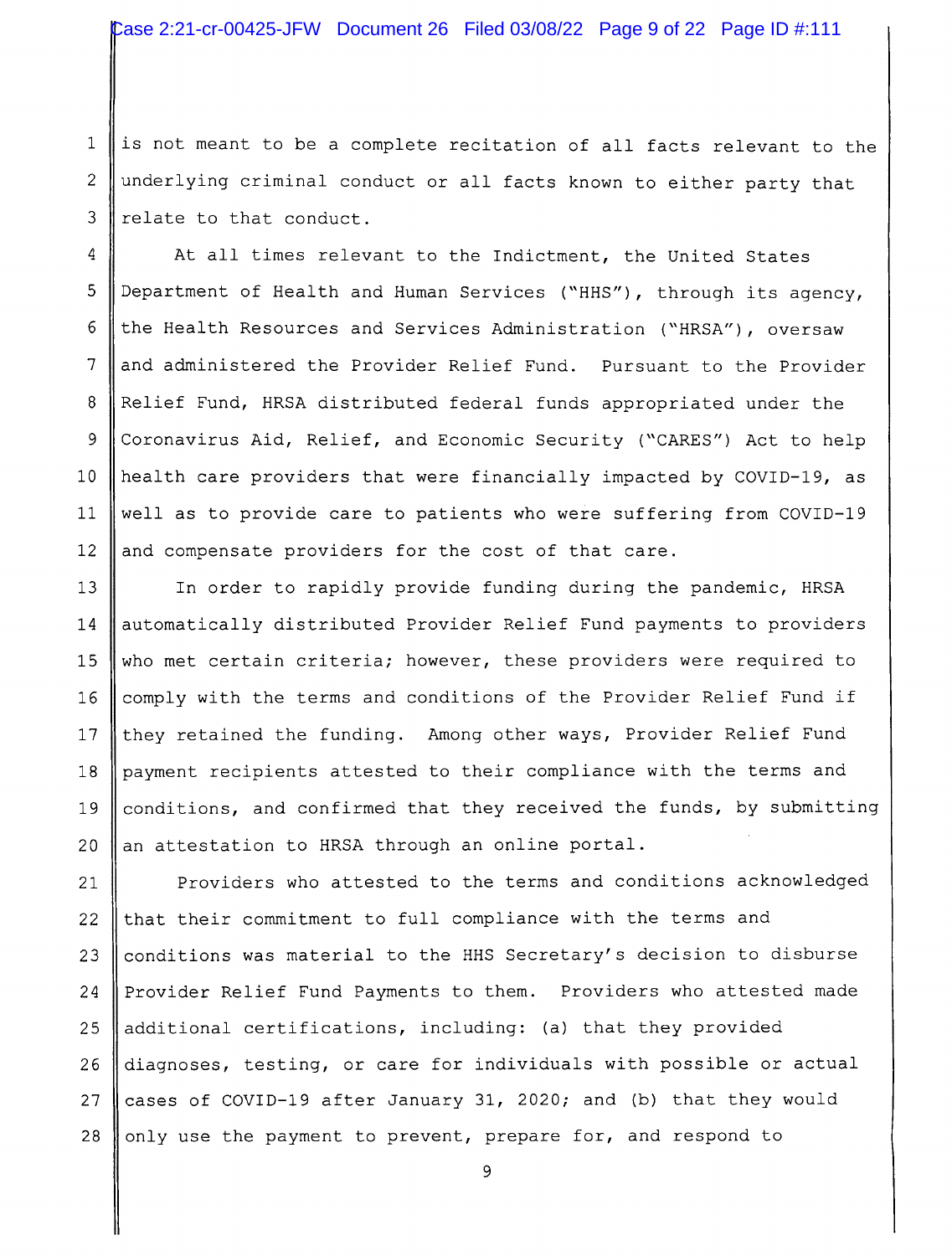$\mathbf{1}$ coronavirus, and that the payment would reimburse the recipient only for health-care-related expenses or lost revenues that were 2 3 attributable to coronavirus.

4 Defendant was the owner and Chief Executive Officer of Saint 5 Christopher Hospice, Inc. ("SCH"), a hospice agency located in North 6 Hollywood, California.

 $\overline{7}$ On or about April 20, 2020, in Los Angeles County, within the Central District of California, and elsewhere, defendant knowingly 8 and willfully stole, purloined, and converted to his own use and the 9 use of another money of HHS, a department of the United States, in  $10$ the amounts of \$10,000, \$10,000, and \$60,000, each exceeding \$1,000,  $11$  $12$ of an approximately \$89,163 payment from the Provider Relief Fund made to SCH, to which defendant knew he was not entitled, with the  $13$ intent to deprive HHS of the use and benefit of that money. 14

 $15$ SCH ceased operating in or around September 2019. On or about 16 April 17, 2020, defendant received an \$89,163 Provider Relief Fund  $17$ payment intended for SCH. Approximately three days later, on April 18 20, 2020, defendant knowingly converted 90% of the Provider Relief Fund payment to his personal use and the use of others by wiring 19 20 \$10,000 to a family member in Armenia, by withdrawing \$10,000 in cash 21 for his personal use, and by transferring \$60,000 via a cashier's check to another family member. Defendant spent the balance of the 22 23 Provider Relief Fund payment, approximately \$9,163, on various 24 personal purchases.

25 On or about June 2, 2020, defendant submitted, or caused to be 26 submitted, an attestation to HRSA through its online portal, 27 attesting to SCH's receipt of the Provider Relief Fund payment and attesting to comply with the Provider Relief Fund terms and 28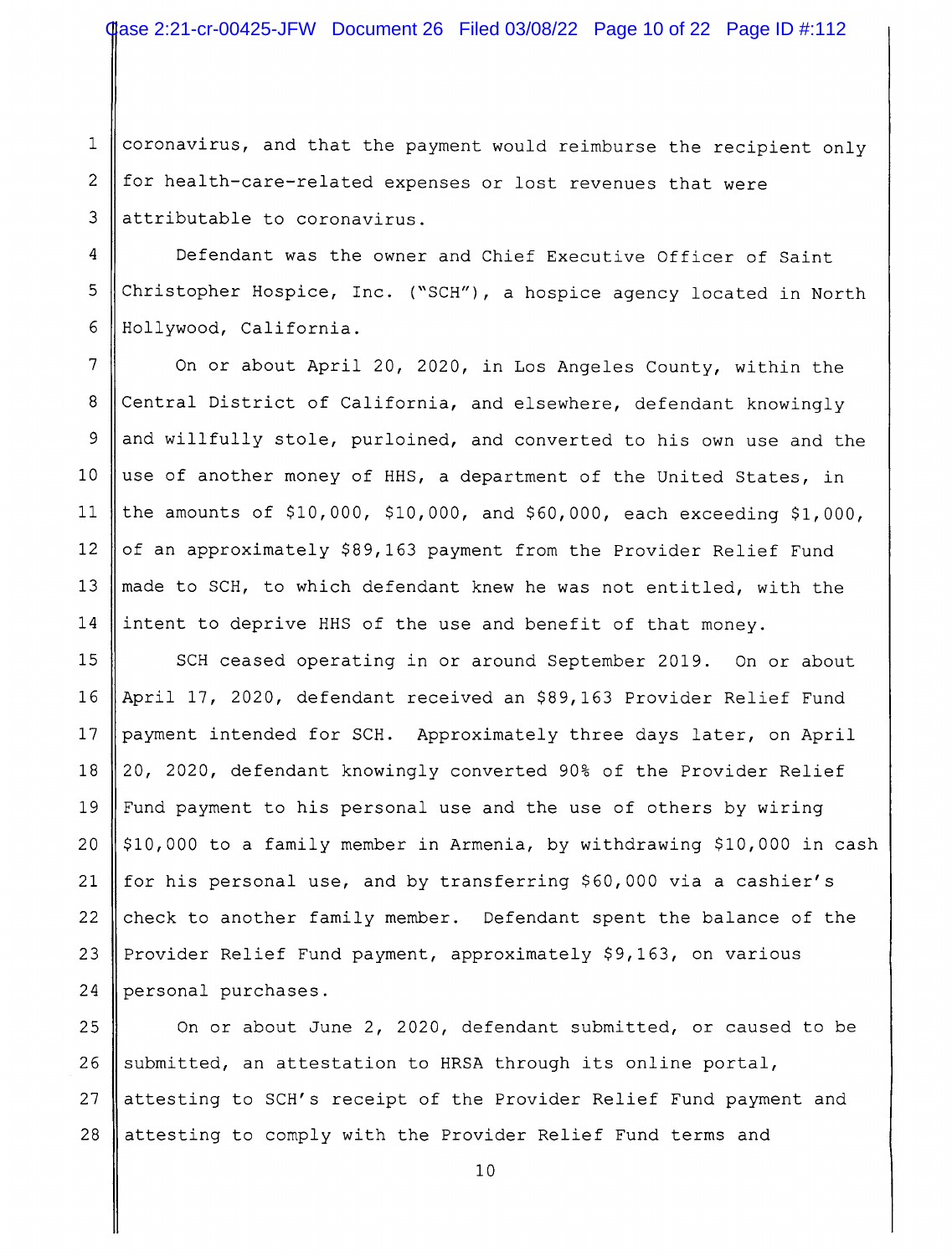$\mathbf{1}$ conditions. However, as described above, and contrary to his  $\overline{2}$ attestation, none the Provider Relief Funds that the defendant 3 transferred or spent were used in compliance with the terms and  $\overline{4}$ conditions of the Provider Relief Fund.

In addition, after defendant received and converted the Provider 5 6 Relief Fund payment in April 2020, defendant submitted, or caused to  $\overline{7}$ be submitted, five Economic Injury Disaster Loan ("EIDL") 8 applications to the U.S. Small Business Administration ("SBA"), 9 including an application on behalf of SCH, which ceased operating  $10<sup>1</sup>$ around September 2019. The EIDL program was a disaster relief  $11$ program administered by the SBA that was designed to provide economic relief to businesses experiencing a temporary loss of revenue due to  $12<sup>2</sup>$  $13$ a disaster, such as the COVID-19 pandemic. The EIDL program provided loan assistance, including up to \$10,000 advances, to eligible 14 15 entities and the funds were disbursed directly from the United States  $16$ Treasury.

 $17$ Specifically, in or around June and July 2020, defendant submitted, or caused to be submitted, EIDL applications to the SBA on 18 behalf of SCH, GMG Holdings LLC, Double G Ventures LLC, and One Touch 19 Assistants LLC, all entities that defendant controlled. In addition, 20 in or around February 2021, defendant submitted, or caused to be  $21$ submitted, an EIDL application to the SBA on behalf of G.I. 22 Construction Group, another entity controlled by defendant. In the 23 EIDL applications for each of these five entities, defendant made, or 24 caused to be made, numerous material misrepresentations, including, 25 26 for example, misrepresentations regarding certain entities' formation dates, misrepresentations regarding the entities' revenues and 27 28 employee numbers, and misrepresentations regarding the entities'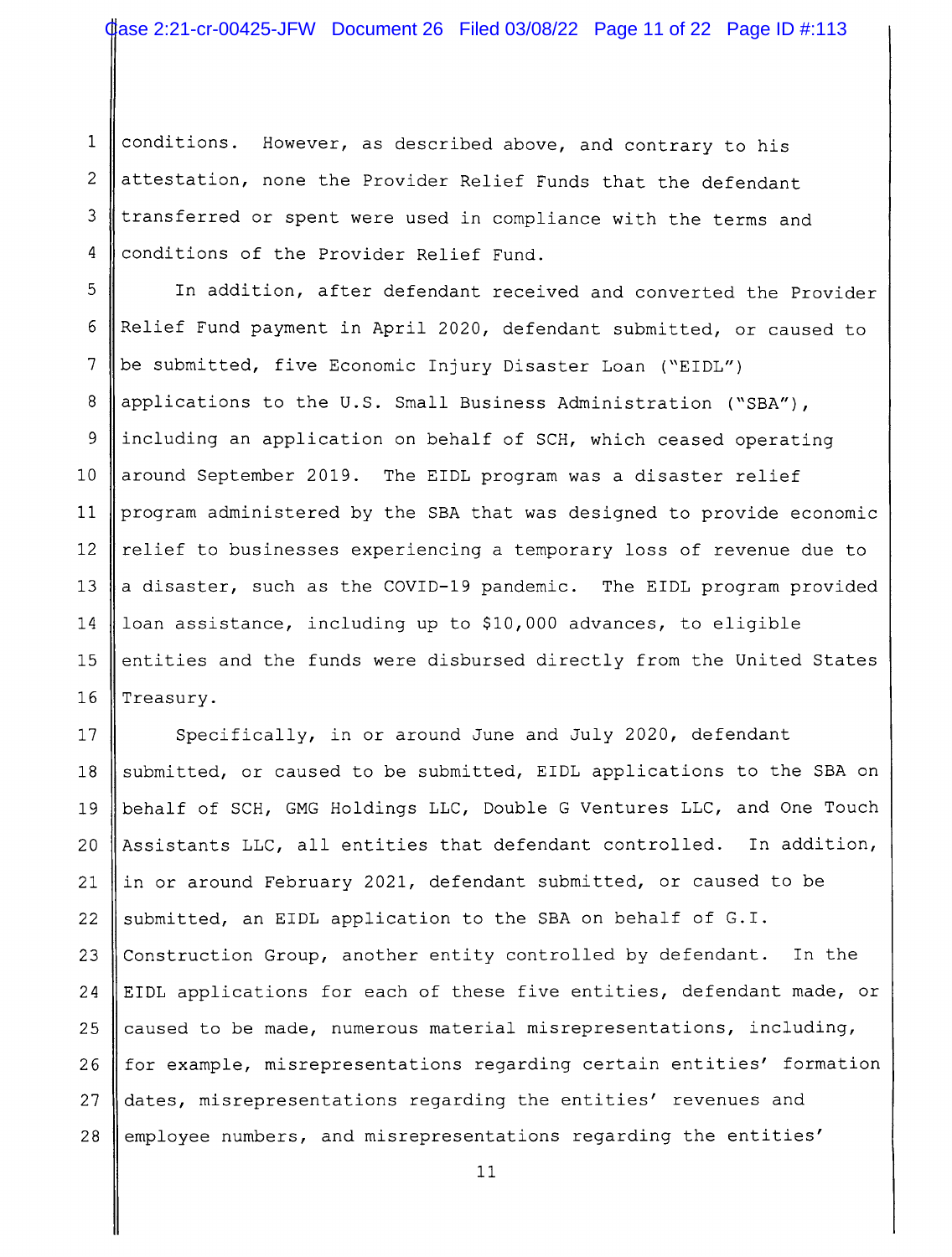$\mathbf{1}$ operating statuses. As a result of the material misrepresentations,  $\overline{2}$ on various dates in or around June and July 2020, four or the five 3 EIDL applications were approved and the SBA disbursed \$428,100 of  $\overline{4}$ EIDL proceeds, as summarized below:

| EIDL Applicant<br><b>SERVIT WARDER</b> | Loan<br><b>Status</b> | EIDL Loan<br>Disbursed | EIDL Advance<br>Disbursed |
|----------------------------------------|-----------------------|------------------------|---------------------------|
| Saint Christopher<br>Hospice, Inc.     | Approved              | S149,900               | \$10,000                  |
| GMG Holdings LLC                       | Approved              | \$129,900              | \$10,000                  |
| Double G Ventures LLC                  | Approved              | \$48,400               | \$0                       |
| One Touch Assistants LLC               | Approved              | \$77,900               | \$2,000                   |
| G.I. Construction Group                | Declined              | \$0                    | \$0                       |
|                                        | TOTAL:                | \$406,100              | \$22,000                  |

Defendant knew he was not entitled to these EIDL proceeds, and  $11$  $12$ defendant subsequently knowingly converted the entirety of the 13 \$428,100 to his personal use, with the intention of depriving the SBA 14 of the intended use and benefit of that money.

Defendant committed all the above acts knowingly and willfully, 15 and with the intent to deprive the owner of the use or benefit of the 16  $17$ monev.

18

5

6

7

8

9

 $10$ 

#### SENTENCING FACTORS

Defendant understands that in determining defendant's 19 12. sentence the Court is required to calculate the applicable Sentencing  $20$ Guidelines range and to consider that range, possible departures 21 under the Sentencing Guidelines, and the other sentencing factors set 22 23 forth in 18 U.S.C. § 3553(a). Defendant understands that the 24 Sentencing Guidelines are advisory only, that defendant cannot have any expectation of receiving a sentence within the calculated 2.5 26 Sentencing Guidelines range, and that after considering the Sentencing Guidelines and the other § 3553(a) factors, the Court will 27 28 be free to exercise its discretion to impose any sentence it finds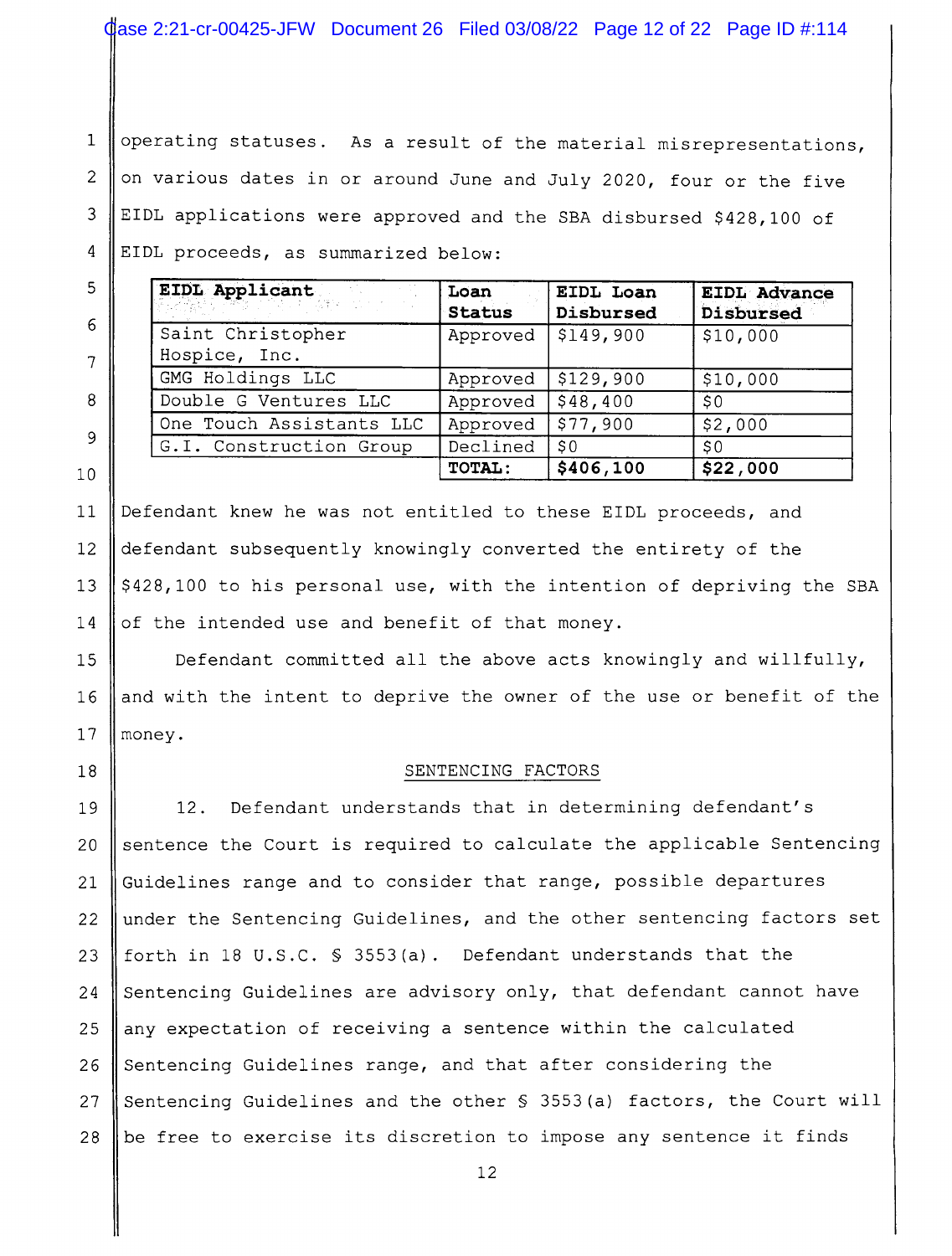appropriate up to the maximum set by statute for the crimes of  $\mathbf{1}$ conviction. 2

3 13. Defendant and the United States agree to the following 4 applicable Sentencing Guidelines factors:

5 Base Offense Level: 6  $U.S.S.G. \S 2B1.1(a) (2)$ 6 Loss Amount  $(> $250k):$  $+12$  $U.S.S.G. \S 2B1.1(b) (1) (G)$  $\overline{7}$ The United States will agree to a two-level downward adjustment for 8 acceptance of responsibility (and, if applicable, move for an 9 additional one-level downward adjustment under U.S.S.G. § 3E1.1(b))  $10<sup>°</sup>$ if defendant has not committed, and refrains from committing, acts constituting obstruction of justice within the meaning of U.S.S.G.  $11$  $12<sup>2</sup>$ \$ 3C1.1, as discussed below. Subject to paragraph 26 below, 13 defendant and the United States agree not to seek, argue, or suggest 14 in any way, either orally or in writing, that any other specific offense characteristics, adjustments, or departures relating to the 15 offense level be imposed. Defendant agrees, however, that if, after 16  $17$ signing this agreement but prior to sentencing, defendant were to commit an act, or the United States were to discover a previously 18 undiscovered act committed by defendant prior to signing this 19 20 agreement, which act, in the judgment of the United States, constituted obstruction of justice within the meaning of U.S.S.G. 21 § 3C1.1, the United States would be free to seek the enhancement set 22 23 forth in that section and to argue that defendant is not entitled to a downward adjustment for acceptance of responsibility under U.S.S.G. 24 25 § 3E1.1.

Defendant understands that there is no agreement as to 26  $14.$ 27 defendant's criminal history or criminal history category.

28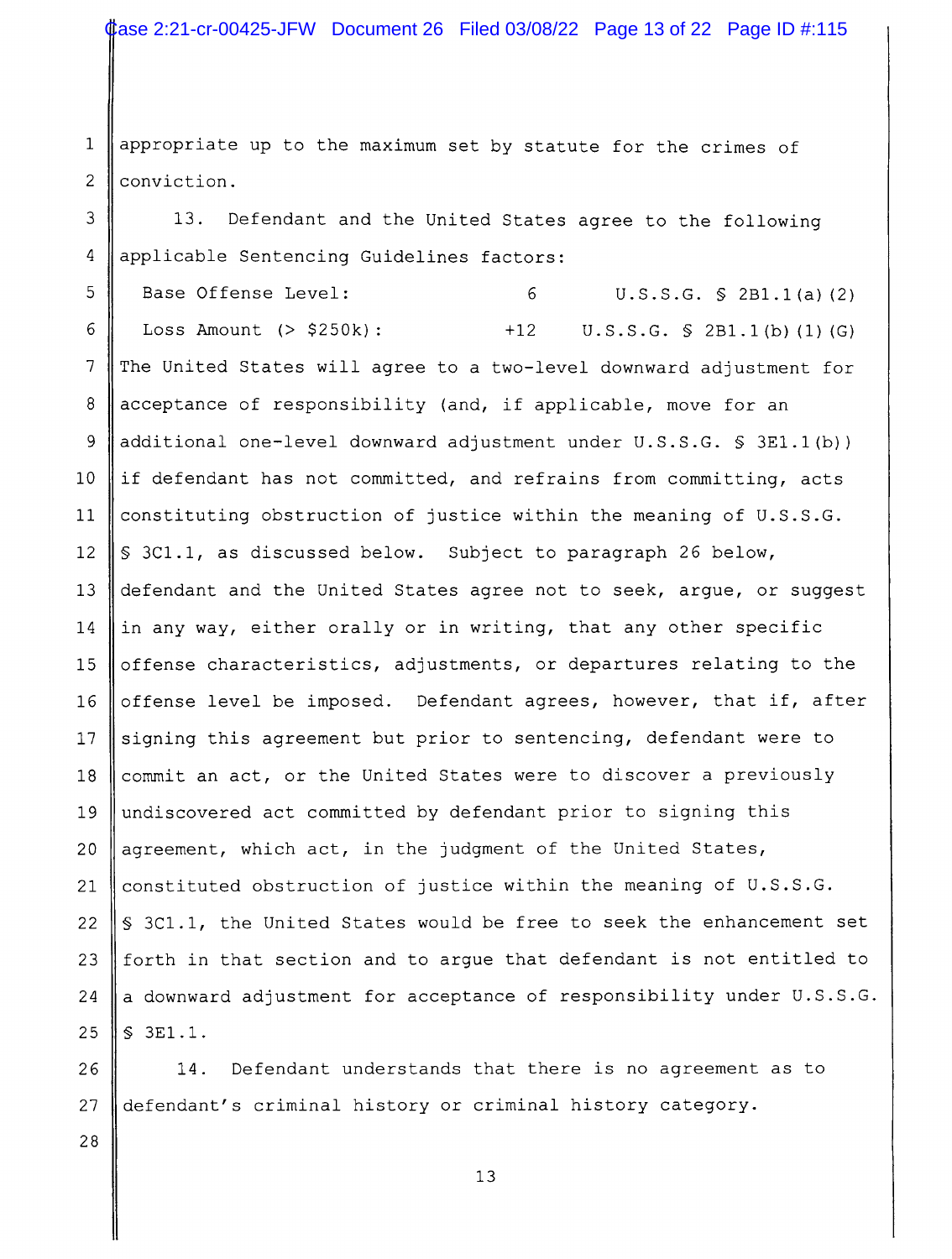Case 2:21-cr-00425-JFW Document 26 Filed 03/08/22 Page 14 of 22 Page ID #:116

Defendant and the United States reserve the right to argue  $\mathbf{1}$  $15.$  $\overline{2}$ for a sentence outside the sentencing range established by the Sentencing Guidelines based on the factors set forth in 18 U.S.C. 3 4  $$3553(a)(1)$ , (a)(2), (a)(3), (a)(6), and (a)(7). 5 WAIVER OF CONSTITUTIONAL RIGHTS 6 16. Defendant understands that by pleading guilty, defendant  $\overline{7}$ gives up the following rights: 8  $a.$ The right to persist in a plea of not guilty. 9  $b.$ The right to a speedy and public trial by jury.  $10<sup>°</sup>$ The right to be represented by counsel -- and if  $\mathbf{c}$ . necessary have the Court appoint counsel -- at trial. Defendant  $11$  $12$ understands, however, that, defendant retains the right to be  $13$ represented by counsel -- and if necessary have the Court appoint 14 counsel -- at every other stage of the proceeding. 15 d. The right to be presumed innocent and to have the burden of proof placed on the government to prove defendant guilty  $16$  $17$ beyond a reasonable doubt.  $18$ The right to confront and cross-examine witnesses  $e<sub>1</sub>$ against defendant. 19 f.  $20<sup>°</sup>$ The right to testify and to present evidence in opposition to the charges, including the right to compel the 21 22 attendance of witnesses to testify. 23 The right not to be compelled to testify, and, if  $\mathfrak{a}$ . 24 defendant chose not to testify or present evidence, to have that 25 choice not be used against defendant. Any and all rights to pursue any affirmative defenses, 26 h. Fourth Amendment or Fifth Amendment claims, and other pretrial 27 motions that have been filed or could be filed. 28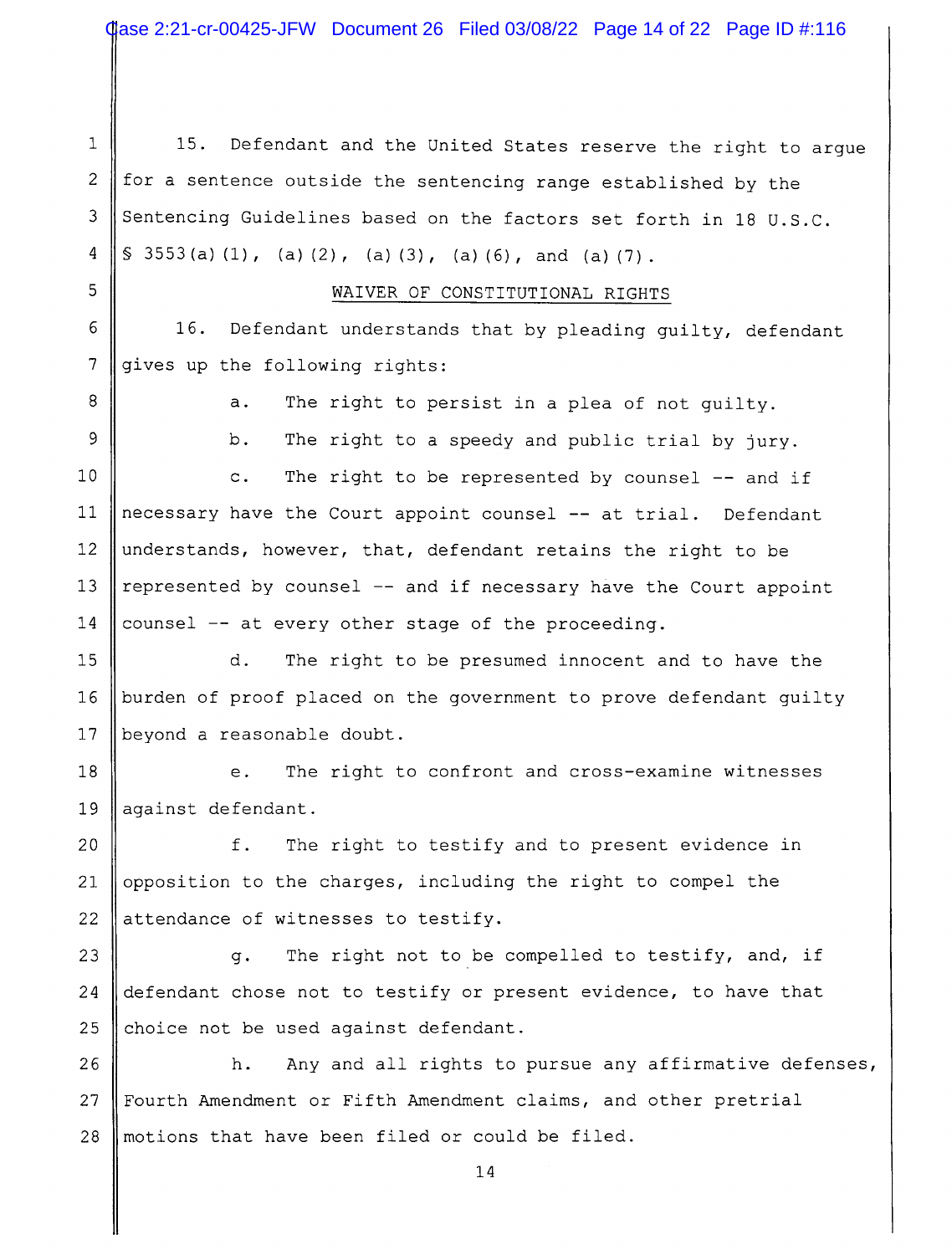$\mathbf 1$ 

#### WAIVER OF APPEAL OF CONVICTION

2 17. Defendant understands that, with the exception of an appeal based on a claim that defendant's guilty pleas were involuntary, by 3 4 pleading guilty defendant is waiving and giving up any right to 5 appeal defendant's convictions on the offenses to which defendant is pleading quilty. Defendant understands that this waiver includes, 6  $7\phantom{.0}$ but is not limited to, arguments that the statute to which defendant 8 is pleading guilty is unconstitutional, and any and all claims that 9 the statement of facts provided herein is insufficient to support  $10$ defendant's pleas of quilty.

 $11$ 

#### LIMITED MUTUAL WAIVER OF APPEAL OF SENTENCE

Defendant agrees that, provided the Court imposes a total  $12$ 18.  $13$ term of imprisonment on all counts of conviction of within or below  $14$ the range corresponding to an offense level of 15 and the criminal 15 history category calculated by the Court, defendant gives up the  $16$ right to appeal all of the following: (a) the procedures and  $17$ calculations used to determine and impose any portion of the sentence; (b) the term of imprisonment imposed by the Court; (c) the 18 19 fine imposed by the Court, provided it is within the statutory 20 maximum; (d) to the extent permitted by law, the constitutionality or 21 legality of defendant's sentence, provided it is within the statutory 22 maximum; (e) the amount and terms of any restitution order, provided 23 it requires payment of no more than \$517,262; (f) the term of 24 probation or supervised release imposed by the Court, provided it is 25 within the statutory maximum; and (g) any of the following conditions 26 of probation or supervised release imposed by the Court: the 27 conditions set forth in Second Amended General Order 20-04 of this 28 Court; the drug testing conditions mandated by 18 U.S.C.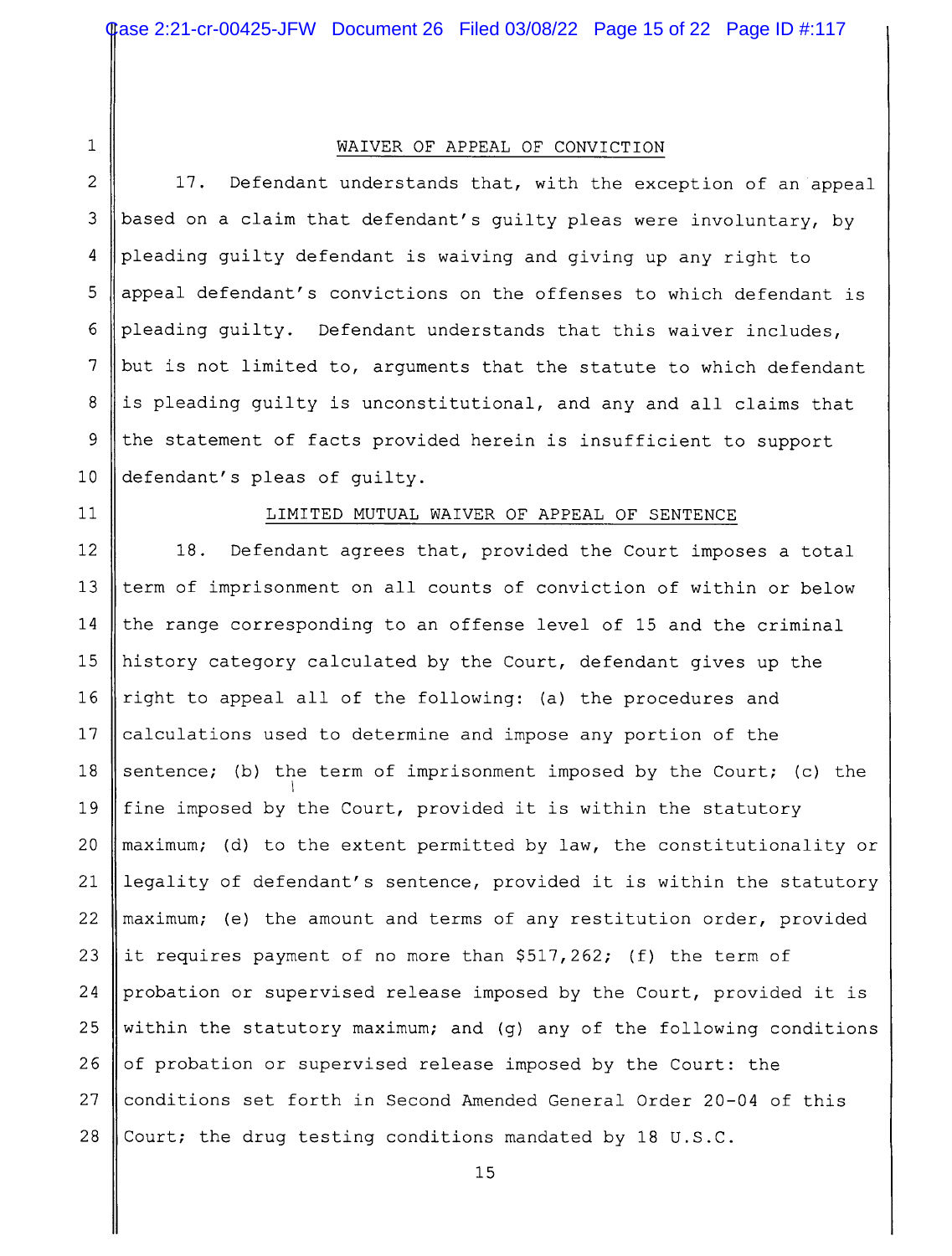$\mathbf{1}$  $\$  3563(a)(5) and 3583(d); and the alcohol and drug use conditions  $\overline{2}$ authorized by 18 U.S.C. § 3563(b)(7). Defendant also gives up any 3 right to bring a post-conviction collateral attack on the conviction  $\overline{4}$ or sentence, including any order of restitution, except a post-5 conviction collateral attack based on a claim of ineffective 6 assistance of counsel, a claim of newly discovered evidence, or an  $\overline{7}$ explicitly retroactive change in the applicable Sentencing 8 Guidelines, sentencing statutes, or statutes of conviction. 9 Defendant understands that this waiver includes, but is not limited  $10$ to, arguments that the statute to which defendant is pleading quilty 11 is unconstitutional, and any and all claims that the statement of  $12$ facts provided herein is insufficient to support defendant's plea of  $13$ quilty.

14 19. The United States agrees that, provided (a) all portions of the sentence are at or below the statutory maximum specified above  $15$ 16 and (b) the Court imposes a term of imprisonment within or above the  $17$ range corresponding to an offense level of 15 and the criminal 18 history category calculated by the Court, the United States gives up 19 its right to appeal any portion of the sentence, with the exception  $20$ that the United States reserves the right to appeal the amount of 21 restitution ordered if that amount is less than \$517,262.

## RESULT OF WITHDRAWAL OF GUILTY PLEA

23 20. Defendant agrees that if, after entering quilty pleas 24 pursuant to this agreement, defendant seeks to withdraw and succeeds 25 in withdrawing defendant's guilty pleas on any basis other than a 26 claim and finding that entry into this plea agreement was 27 involuntary, then (a) the United States will be relieved of all of 28 its obligations under this agreement; and (b) should the United

22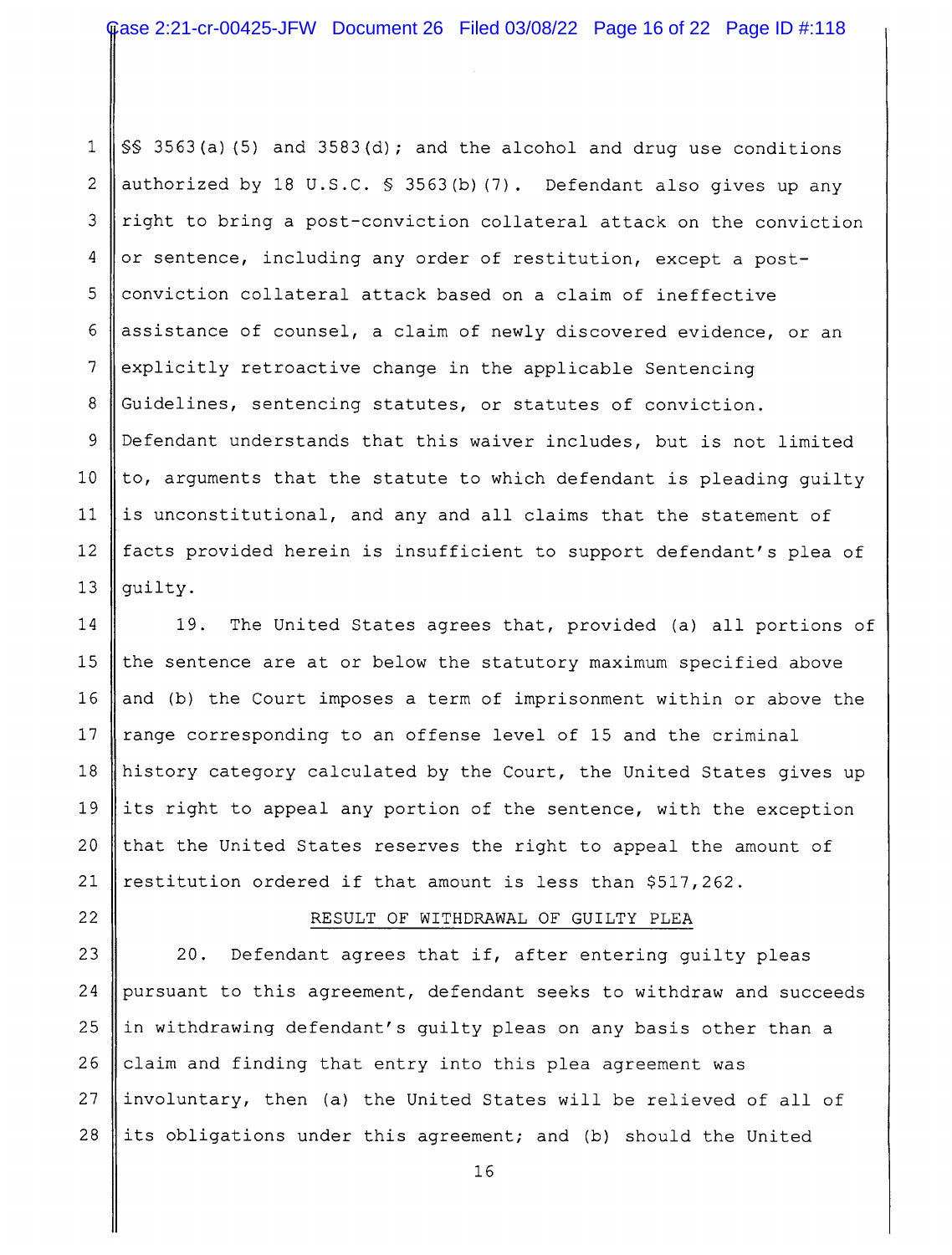States choose to pursue any charge or any civil, administrative, or  $\mathbf{1}$  $\overline{c}$ requlatory action that was not filed as a result of this agreement, then (i) any applicable statute of limitations will be tolled between 3 the date of defendant's signing of this agreement and the filing  $\overline{a}$ 5 commencing any such action; and (ii) defendant waives and gives up 6 all defenses based on the statute of limitations, any claim of pre- $\overline{7}$ indictment delay, or any speedy trial claim with respect to any such 8 action, except to the extent that such defenses existed as of the 9 date of defendant's signing this agreement.

 $10$ 

## RESULT OF VACATUR, REVERSAL, OR SET-ASIDE

11  $21.$ Defendant agrees that if any count of conviction is  $12$ vacated, reversed, or set aside, the United States may: (a) ask the 13 Court to resentence defendant on any remaining count of conviction, 14 with both the United States and defendant being released from any 15 stipulations regarding sentencing contained in this agreement,  $16$ (b) ask the Court to void the entire plea agreement and vacate defendant's quilty plea on any remaining count of conviction, with 17 18 both the United States and defendant being released from all their 19 obligations under this agreement, or (c) leave defendant's remaining  $20$ conviction, sentence, and plea agreement intact. Defendant agrees  $21$ that the choice among these three options rests in the exclusive 22 discretion of the United States.

#### EFFECTIVE DATE OF AGREEMENT

24  $22.$ This agreement is effective upon signature and execution of 25 all required certifications by defendant, defendant's counsel, and a 26 United States Department of Justice Trial Attorney.

27 28

 $23$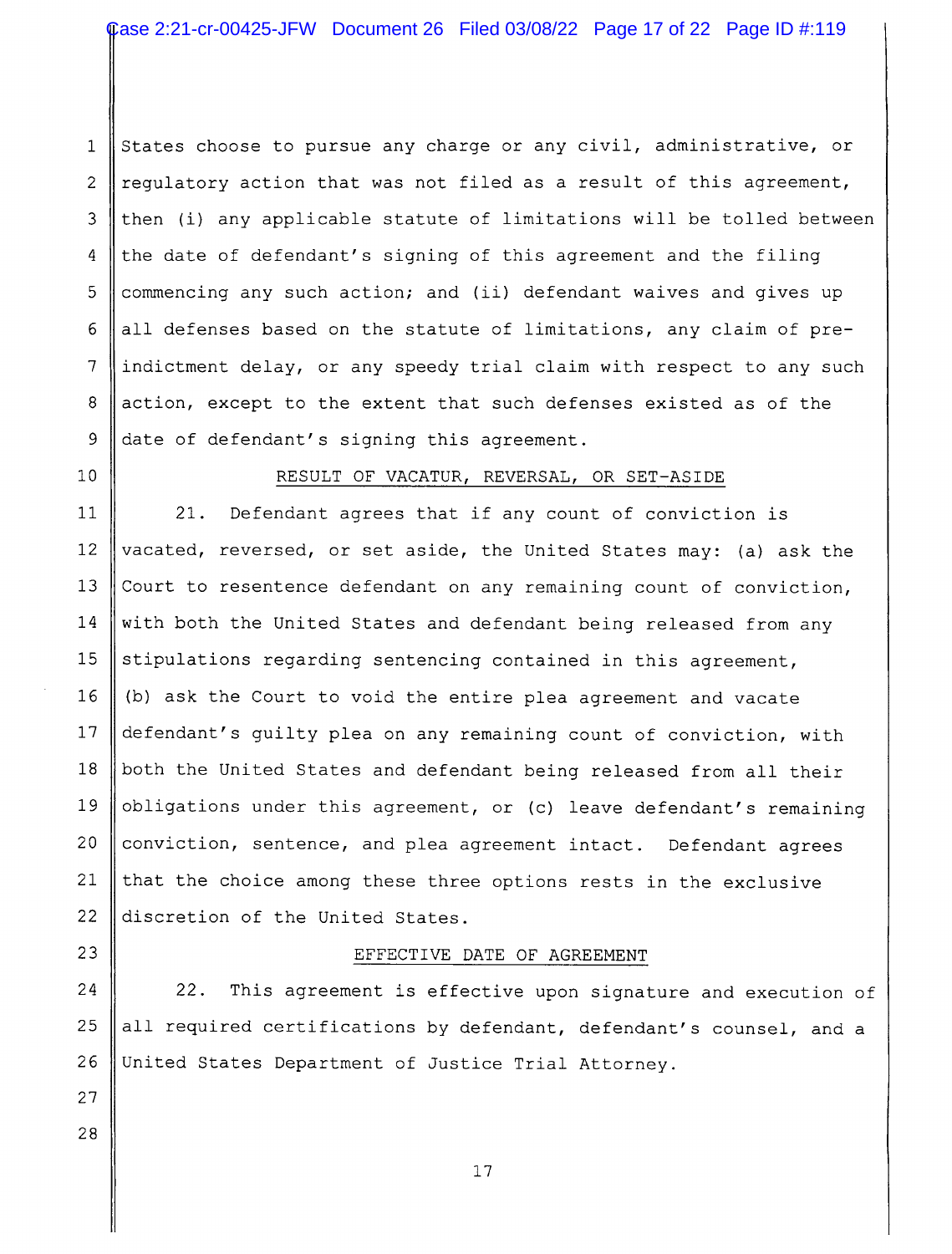$\mathbf{1}$ 

#### BREACH OF AGREEMENT

 $\overline{2}$ Defendant agrees that if defendant, at any time after the  $23.$ 3 signature of this agreement and execution of all required certifications by defendant, defendant's counsel, and a United States 4 5 Department of Justice Trial Attorney, knowingly violates or fails to perform any of defendant's obligations under this agreement ("a 6 breach"), the United States may declare this agreement breached.  $\overline{7}$ All 8 of defendant's obligations are material, a single breach of this 9 agreement is sufficient for the United States to declare a breach,  $10$ and defendant shall not be deemed to have cured a breach without the  $11$ express agreement of the United States in writing. If the United States declares this agreement breached, and the Court finds such a  $12$  $13$ breach to have occurred, then: (a) if defendant has previously  $14$ entered guilty pleas pursuant to this agreement, defendant will not 15 be able to withdraw the guilty pleas; and (b) the United States will be relieved of all its obligations under this agreement. 16

 $17$ 24. Following the Court's finding of a knowing breach of this agreement by defendant, should the United States choose to pursue any 18 19 charge or any civil, administrative, or regulatory action that was not filed as a result of this agreement, then:  $20$ 

21 Defendant agrees that any applicable statute of  $a.$ 22 limitations is tolled between the date of defendant's signing of this 23 agreement and the filing commencing any such action.

24 b. Defendant waives and gives up all defenses based on 25 the statute of limitations, any claim of pre-indictment delay, or any 26 speedy trial claim with respect to any such action, except to the extent that such defenses existed as of the date of defendant's 27 28 signing this agreement.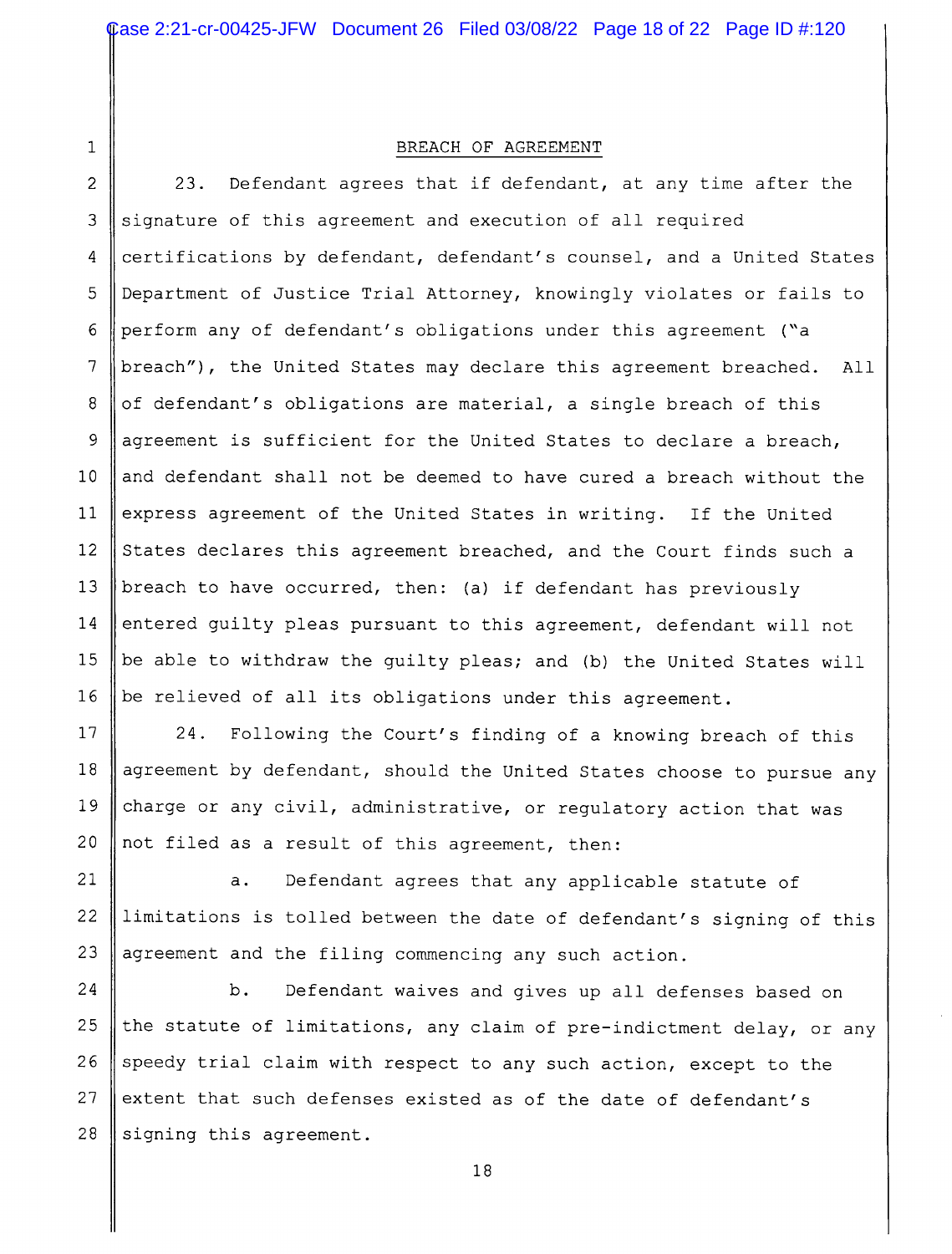Defendant agrees that: (i) any statements made by  $\mathbf{1}$  $\mathsf{c}$ .  $\overline{2}$ defendant, under oath, at the quilty plea hearing (if such a hearing occurred prior to the breach); (ii) the agreed to factual basis 3 statement in this agreement; and (iii) any evidence derived from such 4 statements, shall be admissible against defendant in any such action 5 6 against defendant, and defendant waives and gives up any claim under  $\overline{7}$ the United States Constitution, any statute, Rule 410 of the Federal Rules of Evidence, Rule 11(f) of the Federal Rules of Criminal 8 9 Procedure, or any other federal rule, that the statements or any  $10$ evidence derived from the statements should be suppressed or are  $11$ inadmissible.

# $12<sup>2</sup>$

 $13$ 

# COURT AND UNITED STATES PROBATION AND PRETRIAL SERVICES OFFICE NOT PARTIES

 $14$  $25.$ Defendant understands that the Court and the United States 15 Probation and Pretrial Services Office are not parties to this  $16$ agreement and need not accept any of the United States' sentencing recommendations or the parties' agreements to facts or sentencing 17 18 factors.

19  $26.$ Defendant understands that both defendant and the United  $20$ States are free to: (a) supplement the facts by supplying relevant 21 information to the United States Probation and Pretrial Services 22 Office and the Court, (b) correct any and all factual misstatements relating to the Court's Sentencing Guidelines calculations and 23 24 determination of sentence, and (c) argue on appeal and collateral 25 review that the Court's Sentencing Guidelines calculations and the 26 sentence it chooses to impose are not error, although each party 27 agrees to maintain its view that the calculations in paragraph 13 are 28 consistent with the facts of this case. While this paragraph permits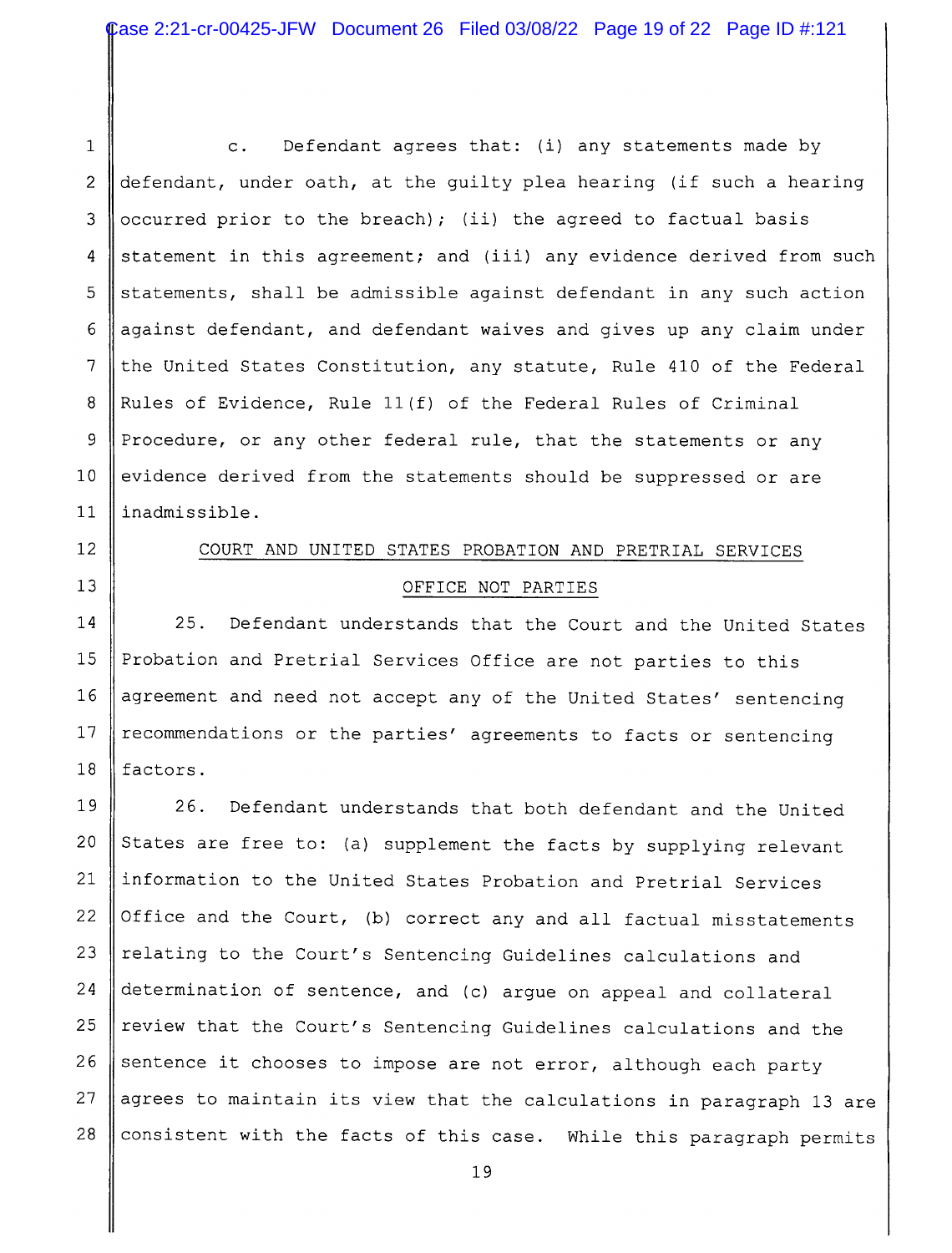$\mathbf{1}$ both the United States and defendant to submit full and complete factual information to the United States Probation and Pretrial  $\overline{2}$ Services Office and the Court, even if that factual information may 3 be viewed as inconsistent with the facts agreed to in this agreement, 4 5 this paragraph does not affect defendant's and the United States' obligations not to contest the facts agreed to in this agreement. 6

 $\overline{7}$  $27.$ Defendant understands that even if the Court ignores any 8 sentencing recommendation, finds facts or reaches conclusions 9 different from those agreed to, and/or imposes any sentence up to the  $10$ maximum established by statute, defendant cannot, for that reason,  $11$ withdraw defendant's guilty pleas, and defendant will remain bound to  $12$ fulfill all defendant's obligations under this agreement. Defendant understands that no one -- not the prosecutor, defendant's attorneys, 13 14 or the Court -- can make a binding prediction or promise regarding 15 the sentence defendant will receive, except that it will be within 16 the statutory maximum.

## $17$

## NO ADDITIONAL AGREEMENTS

18 28. Defendant understands that, except as set forth herein, there are no promises, understandings, or agreements between the 19  $20$ United States and defendant or defendant's attorneys, and that no  $21$ additional promise, understanding, or agreement may be entered into 22 unless in a writing signed by all parties or on the record in court. 23  $\frac{1}{2}$ 24  $\frac{1}{2}$ 25 26 27 28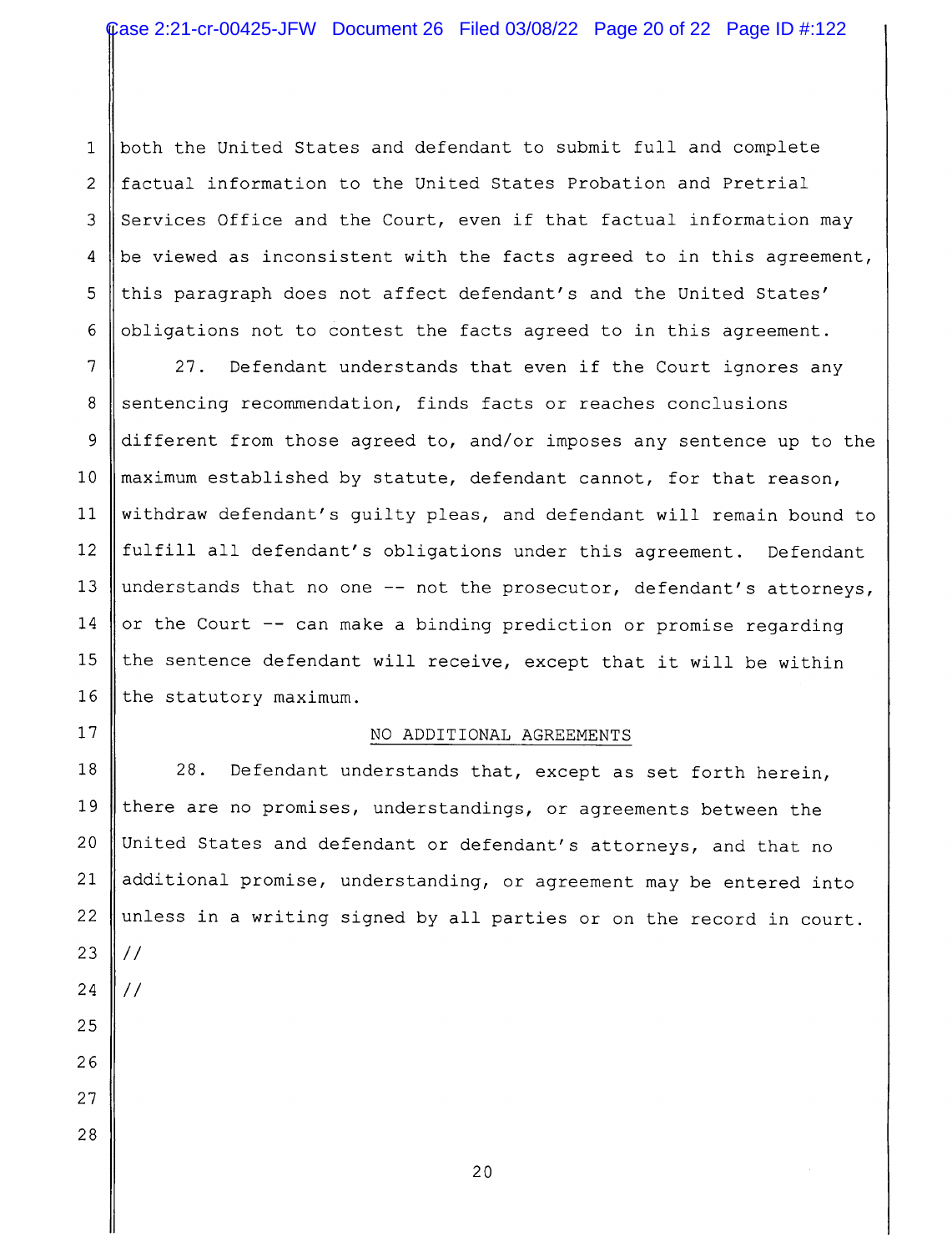|        | Case 2:21-cr-00425-JFW Document 26 Filed 03/08/22 Page 21 of 22 Page ID #:123 |  |  |  |  |
|--------|-------------------------------------------------------------------------------|--|--|--|--|
|        |                                                                               |  |  |  |  |
|        |                                                                               |  |  |  |  |
| 1      |                                                                               |  |  |  |  |
| 2      | PLEA AGREEMENT PART OF THE GUILTY PLEA HEARING                                |  |  |  |  |
|        | 29.<br>The parties agree that this agreement will be considered               |  |  |  |  |
| 3      | part of the record of defendant's guilty plea hearing as if the               |  |  |  |  |
| 4      | entire agreement had been read into the record of the proceeding.             |  |  |  |  |
| 5      | AGREED AND ACCEPTED                                                           |  |  |  |  |
| 6<br>7 | UNITED STATES ATTORNEY'S OFFICE<br>FOR THE CENTRAL DISTRICT OF<br>CALIFORNIA  |  |  |  |  |
| 8      | TRACY L. WILKISON                                                             |  |  |  |  |
| 9      | United States Attorney                                                        |  |  |  |  |
| 10     | 03/08/2022                                                                    |  |  |  |  |
| 11     | Christopher A. Wenger<br>Date<br>Trial Attorney, Fraud Section                |  |  |  |  |
| 12     | <u>03-05-2022</u>                                                             |  |  |  |  |
| 13     | Gurgen Israyelyan<br>Date<br>Defendant                                        |  |  |  |  |
| 14     | Starley L. Friedman/Av. 03/07/2022                                            |  |  |  |  |
| 15     | StanYey L. Friedman<br>Art Kalantar                                           |  |  |  |  |
| 16     | Attorneys for Defendant Gurgen<br>Israyelyan                                  |  |  |  |  |
| 17     |                                                                               |  |  |  |  |
| 18     | CERTIFICATION OF DEFENDANT                                                    |  |  |  |  |
| 19     | I have read this agreement in its entirety. I have had enough                 |  |  |  |  |
| 20     | time to review and consider this agreement, and I have carefully and          |  |  |  |  |
| 21     | thoroughly discussed every part of it with my attorneys. I                    |  |  |  |  |
| 22     | understand the terms of this agreement, and I voluntarily agree to            |  |  |  |  |
| 23     | those terms. I have discussed the evidence with my attorneys, and my          |  |  |  |  |
|        | attorneys have advised me of my rights, of possible pretrial motions          |  |  |  |  |
| 24     | that might be filed, of possible defenses that might be asserted              |  |  |  |  |
| 25     | either prior to or at trial, of the sentencing factors set forth in           |  |  |  |  |
| 26     | 18 U.S.C. § 3553(a), of relevant Sentencing Guidelines provisions,            |  |  |  |  |
| 27     | and of the consequences of entering into this agreement.<br>No.               |  |  |  |  |
| 28     |                                                                               |  |  |  |  |
|        | 21                                                                            |  |  |  |  |

 $\sim$ 

II